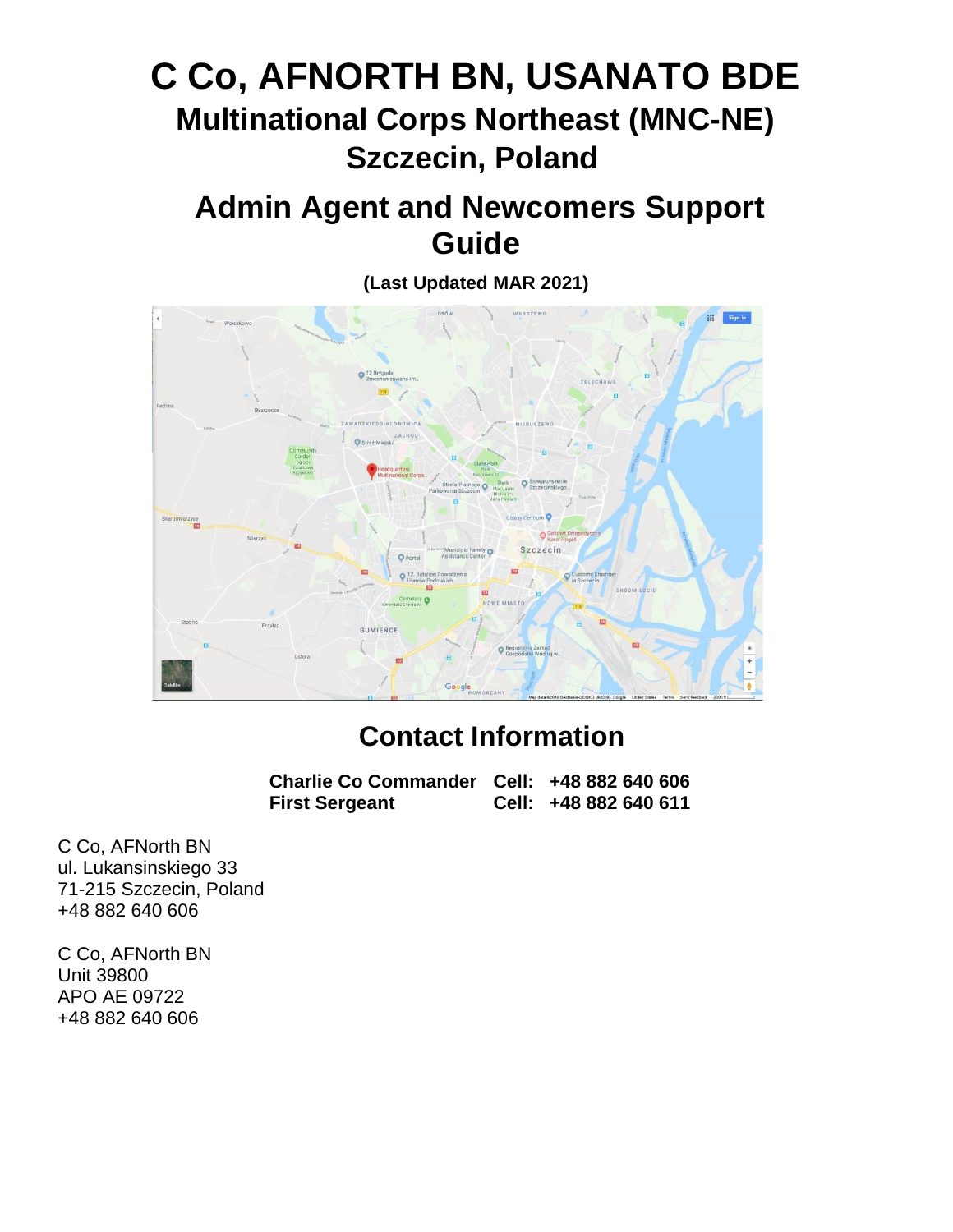# **Welcome**

I would like to take this opportunity to welcome you to Charlie Company, Allied Forces North Battalion (AFNORTH), and United States Army North Atlantic Treaty Organization (USANATO) Brigade. We have a very unique organization. Our company is located Szczecin, Poland. The Battalion Headquarters is in Mons, Belgium and the Brigade Headquarters is at Sembach, Germany.

Our mission is to enhance the well-being of individual Soldier and Family readiness through human resources, training, and logistical support. C Co HQs delivers support to members assigned to Poland, the Baltics, Czech Republic, Hungary and Slovakia.

You are further assigned to Multinational Corps Northeast in Szczecin, Poland. So we are better prepared to receive you, keep us abreast of changes to your arrival date. Your sponsor's contact information is in your welcome letter. Your sponsor will be assisting to make your transition as seamless as possible. Please inform him or her of any special requirements (i.e., pets, housing or medical needs).

All Family members, of qualifying age and Command Sponsored are required to travel with a no-fee passport. We also highly encourage you to hand-carry your training records, obtain "**copies**" of your medical and dental records, and documents required to in-process (i.e., PCS orders, DA Form 31, marriage certificate, birth certificate(s) for the children, household goods, vehicle shipping documents, and travel expense receipts). Also, it is best to bring at least 90 days of prescribed medication until you are enrolled in the TRICARE Overseas Program Prime Remote (TOP PR).

To financially prepare for this move, it will be important to allocate savings to cover initial PCS expenses upon arrival. These expenses will include housing security deposit, first month rent, realtor fee, fuel ration deposit, immediate-use household goods, annual insurance premium payment, vehicle inspection, registration and repairs, utility and internet deposits and cellular phone contracts. These initial costs can be in excess of \$7,000. You don't need to bring your \$7K funds in paper cash, but it is important that you can access it via bank transfers or ATM withdrawals immediately upon arrival. Advances for housing security deposit and first month rent are available through the finance office. If you require additional financial information or support please contact your NSE NCO. After in-processing is complete, submit vouchers for reimbursable expenses, Move-In Allowance and Dislocation Allowance can be submitted. Please note, these payments may take several weeks to process.

The information below is not all inclusive and may change over time. It is especially important to check and verify a country's requirement for passport and visa.

# **Challenges associated with this remote location**

Procuring US equivalent standards of medical care, education for school aged dependents and overall quality of life are three of the foremost challenges that come with being posted at this remote location. Most quality of life services including housing leases, auto services, utility bill management, banking and cellular or internet require Polish language translation support.

# **Routine Admin Support**

All admin support such as actions, awards, evaluations, DD Forms 93, SGLV, leave and passes, SRB updates, rating scheme, MEDPROS updates, FVAP, and all other routing HR related actions are handled by the National Support Element (NSE) at Szczecin. The NSE supports their assigned company and BN's mission by ensuring individual Soldier and Family Readiness through administrative, HR, logistics, operations, and communications support. They receive direct guidance from company leadership. NSE personnel will coordinate with the supporting Company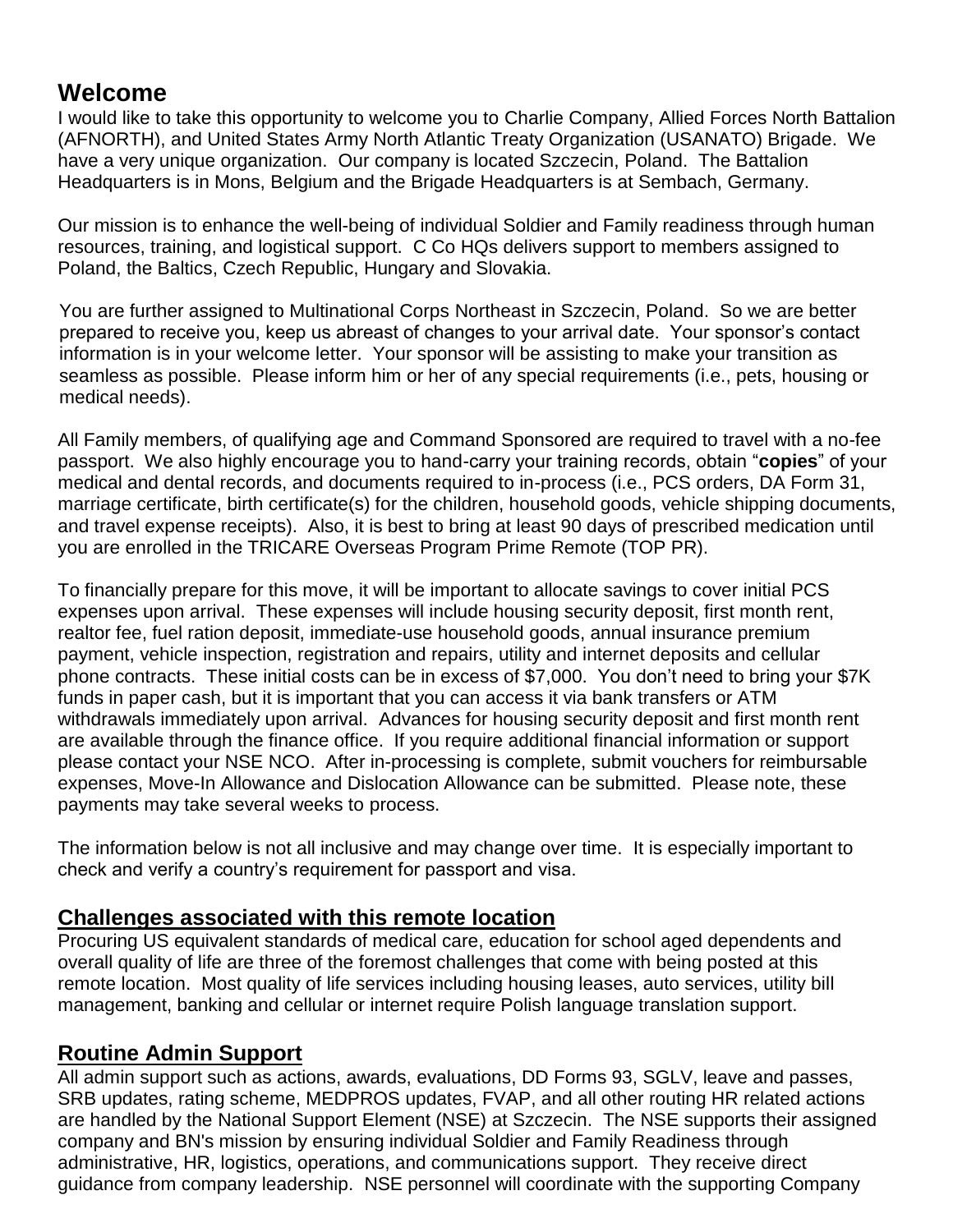and BN headquarters for all national support requirements for Army personnel.

### **In-processing**

C Co AFNORTH BN National Support Element (NSE) will issue you an in or out-processing checklist. Please follow each of the steps in the checklist and work closely with your sponsor and C Co NSE in submitting your required documents to start/stop your overseas entitlements, and establish your network access (in the USRAEUR domain). Your NATO installation will also have their own in/out-processing requirements with each staff section (J1, J2, J6, etc).

### **Resources**

#### **Garrison Support**

US Army Garrison Bavaria – Grafenwoehr Germany Training Area is the closest Army Installation to Eastern European/Baltic countries. Often, C Co personnel will visit the DEERs office, Health and Dental Clinic, Passport Office, Finance, Housing Office, MWR, PX and Commissary. C Co HQ staff will be sending your in-processing documents to these respective offices during your transition. C Co utilizes USAG Bavaria as our servicing installation.

#### **Medical/Dental**

You are required to complete all PHA and dental requirements prior to arriving to the unit. Requirements include annual PHA, dental exam, immunizations, HIV, etc.

Dental care for the Soldiers must be done on the local economy through TRICARE International SOS (ISOS). Family members will receive dental care through enrollment in the TRICARE Overseas Dental Program managed by United Concordia.

TRICARE Overseas Program Prime Remote provides health care through International SOS to Active duty Service Members (ADSMs) and command sponsored Family members residing with them in designated overseas locations.

Website:<http://www.tricare.mil/PLANS/HealthPlans/TPRO.aspx>

Phone number: +44-20-8762-8384

Family members will need to be enrolled in TRICARE Overseas Program Prime Remote. It is best to contact the TRICARE Service Center at +44-20-8762-8384 to enroll by phone.

Soldiers and Family members will be referred to local health care providers by International SOS. International SOS maintains a list of local hospitals, clinics, and providers who speak English. However, once you arrive at your scheduled appointment, it will not be guaranteed that you will be speaking to and English-speaking receptionist or nurse. ISOS can provide live translations during your appointment, via telephone, if coordinated prior to your visit.

C Co will provide you with the specific instructions on how to complete your PHA online and over the phone.

In certain instances when specialty care is not found in the local community, ISOS will refer Soldiers and Family Members to the most appropriate location where the specialty care can best be provided, which may be Grafenwoehr Medical Facility or Landstuhl Military Medical Center.

#### **Graf Medical &Dental Clinic Hours of Operation**:

Mon-Fri 0730-1630, closed for federal holidays. Appointments +49 6371-9464-3000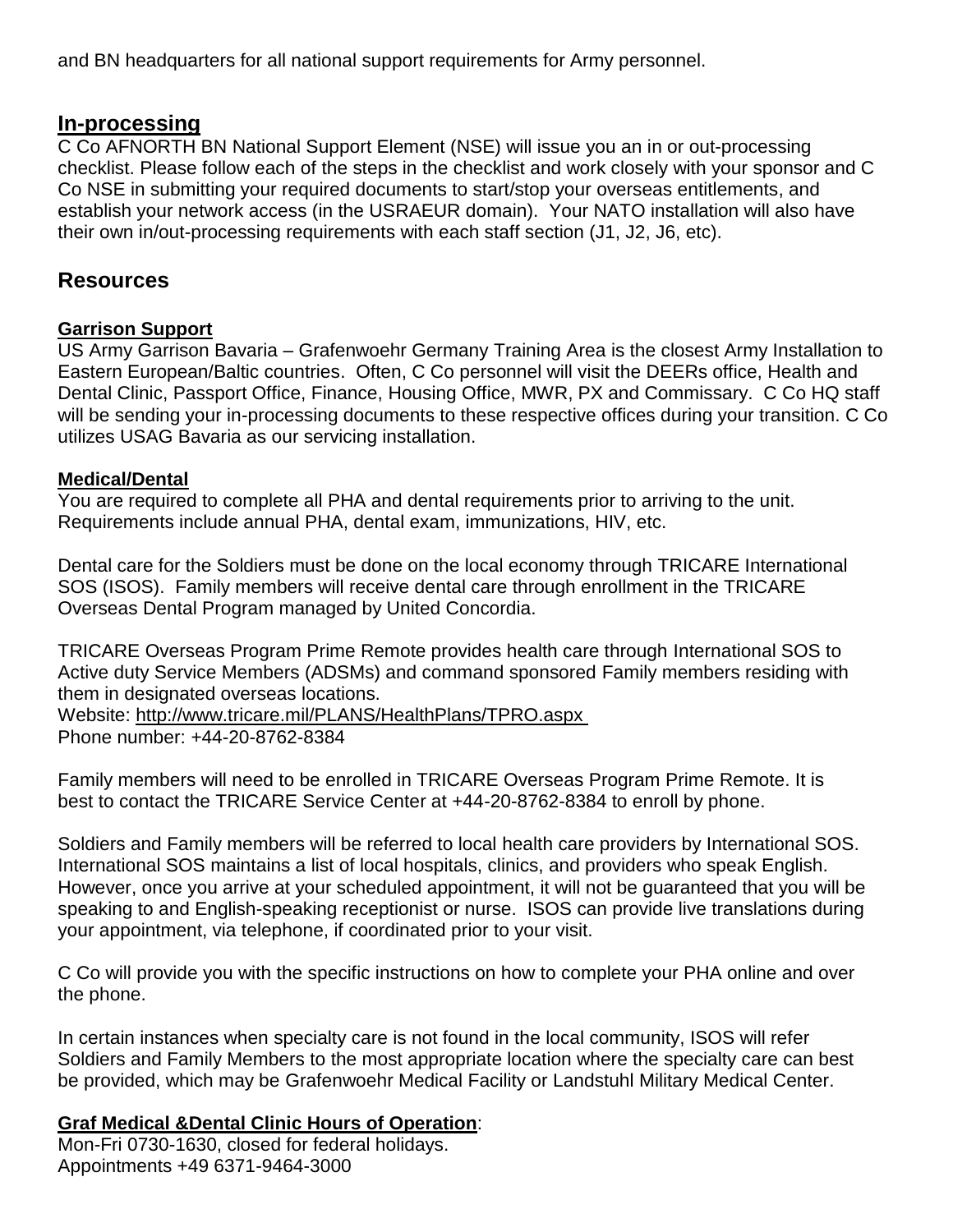### **Schools**

There are no DoD School in Szczecin, but there are two international schools that serve the NATO community. The Szczecin International School and Szczecin Academy of International Learning are multicultural international schools using English language instruction, with other languages available. We encourage you to contact the schools and request a consultation to determine which school will meet your child's needs. Unfortunately, no other options exist for English-language schools in the area. Please work with your sponsor and the company to set up your NDSP (non-DoDEA) packet to process tuition costs. The full cost of these private schools are covered by DoDEA.

Please visit<http://www.sis.info.pl/> , [https://www.sailpl.com](https://www.sailpl.com/) and<https://www.dodea.edu/nonDoD/> for more information.

Szczecin International School Błogosławionej Królowej Jadwigi 27-28, 70-262 Szczecin, Poland +48 91 424 0300

Szczecin Academy of International Learning Jana Styki 13, 71-138 Szczecin, Poland +48 691 118 555

*SM's ARE REQUIRED TO REGISTER SCHOOL AGED DEPENDENTS WITH THE NON\*DOD SCHOOLS PROGRAM, NDSP. ACCESS THE STUDENT ON LINE REGISTRATION (SOR) AT THIS LINK: HTTPS://WWW.DODEA.EDU/NONDOD/PROCEDURES/INDEX.CFM FOR ASSISTANCE WITH REGISTRATION, EMAIL NDSP.MANAGEMENT@HQ.DODEA.EDU OR CALL CIV 571-372-5863/1897 DSN 312-372-5863/1897.*

# **Housing**

There is no Government Quarters/Housing available. Families must reside in Private Leased Housing. Many of the local quarters may be smaller than what some Americans are accustomed to, but there are suitable housing available. The housing office in Ansbach, Germany will be processing your request to reside on the economy, lease agreement, realtor fee and other documents. Please contact the following personnel and the C Company HQs NSE when you arrive to anticipate their administrative requirements.

Kirstin Boynton, GM Claudia Price, GM USAG Ansbach Housing USAG Ansbach Housing E-mail: [Kirstin.s.boynton2.ln@mail.mil](mailto:Kirstin.s.boynton2.ln@mail.mil) E-mail: claudia.price.ln@mail.mil DSN: 314-467-3696 DSN: 314-467-3696 Comm: +49 9802-83-3696 Comm: +49 9802-83-3696

NATO/Remote Site Manager NATO/Remote Site Customer Assistant

You will find housing without closets, yet the overall living quarters are comfortable and accommodating. Having a positive outlook and considering ways to adapt to a completely different culture will enable you to overcome this cultural differences. Many electrical appliances you currently own cannot be used on the European 220 voltage systems. However, most smart devices like cellphones, laptops and tablets can be plugged in to the wall via an adapter. Additionally, other 120v appliances will require a step-down transformer, which you can purchase after you arrive. It will be possible to order transformers via amazon and have them delivered to your new APO. Please see the mail information regarding timeliness and size restrictions. Other host nation online retailers may be a good option to obtain compatible electronic devices or transformers. Unfortunately, Furniture Management Office (FMO) lending is not available due to the distance from the Ansbach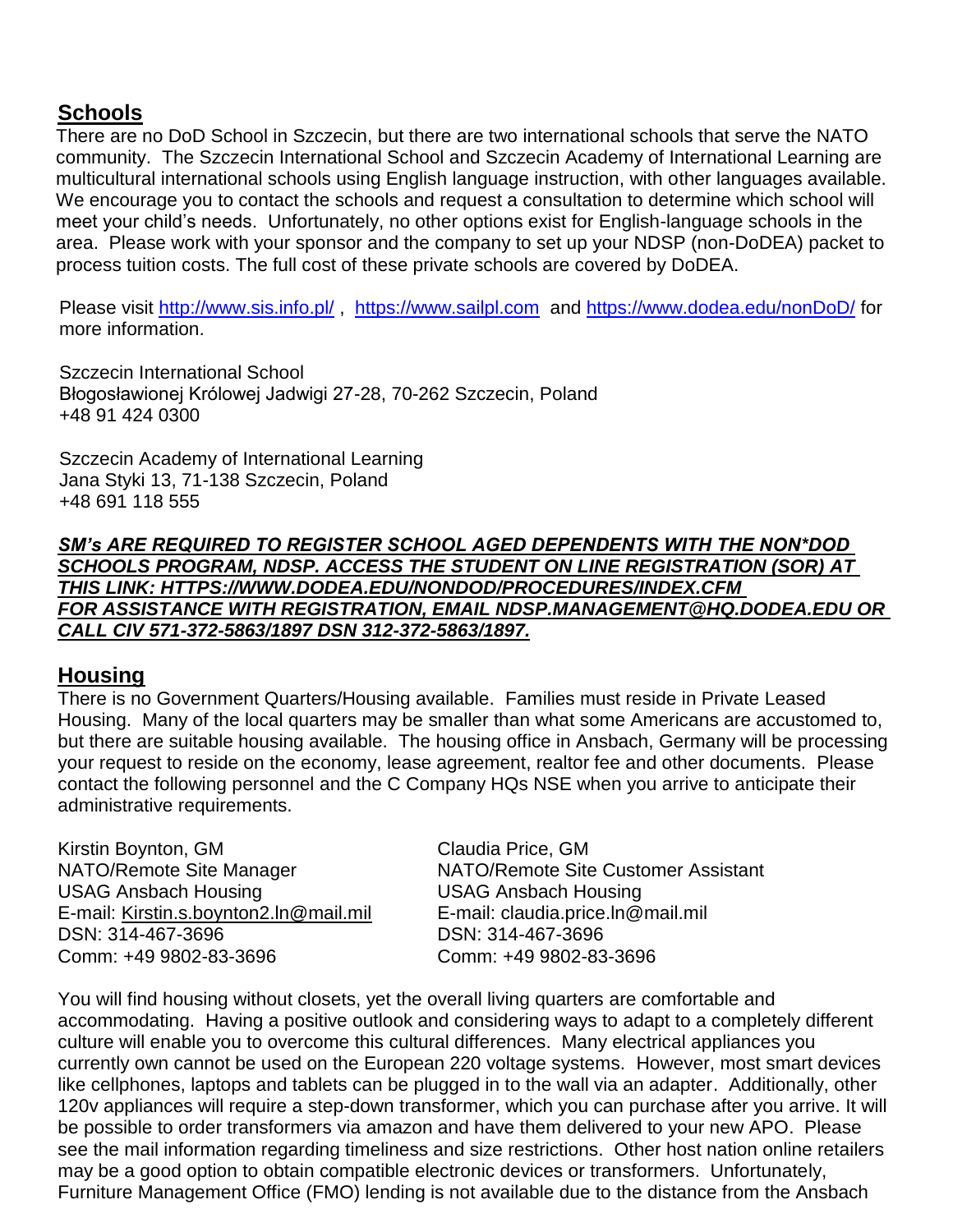Housing Office.

# **Passports/Visa**

Family members and US Government civilians traveling overseas are required to have passports. "No-fee passports" can be obtained at Government expense. The application process may take 4 to 6 weeks, so, you should begin the passport application process as soon as you receive your travel orders.

Tourist passports are needed for personal travel in Europe. You may apply for tourist passports on arrival, but for convenience it is recommended that you apply for the tourist passport while you're still residing in the United States. You can find more information on tourist passports from your local personnel services detachment, passport office nearest you, or from the U.S. State Departments official website at [http://travel.state.gov.](http://travel.state.gov/)

# **Mail**

The mail flows from Frankfurt, Germany and throughout Poland and is usually delivered to the US National Support Element (NSE) at Szczecin least once a week. Size restrictions do apply for parcels, which is often 18" by 18". However, we have seen larger items be delivered, but it is not guaranteed. Parcels being shipped to or from the APO cannot weigh more than 70lbs.

# **Banking**

Internet, cellular and TV providers, utilities and contract-based services require a host nation bank account for payment. The local currency is Zloty (PLN). Your sponsor may be able to recommend financial institutions that provide convenient branch and ATM locations. Please remember that conversion fees apply to your transactions when transferring dollars to the local currency or at point of sale (if paying in USD). Many people make the mistake of calculating the equivalent currency when looking at the price of a good or service, but vendors and banks offer different conversions rates that is not equal to a simple conversion. Banks often provide more competitive conversion rates, so it may be best to transfer USD to local currency within your account to avoid excessive transaction fees or conversion rates at the point of sale. It will be important to know your bank's International Bank Account Number (IBAN) or SWIFT number, as this information will almost always be needed when paying bills, tickets or contract services online.

# **Vehicles**

**License:** To legally operate your POV, you will need to apply for, and purchase an international driver's license. Many U.S. personnel in NATO accomplish this through AAA. Please reach out to your sponsor for alternatives is AAA is not available to you. Other licenses can be acquired, depending on agreements with the local government. When you arrive in country, you will need to apply for the USAEUR Polish Driver's license. All C Company personnel stationed at the Multinational Corps Northeast (MNC-NE), Multinational Division Northeast (MND-NE), Joint Forces Training Center (JFTC) and the NATO Force Integration Unit Poland (NFIU-PL), and their command sponsored dependents are required to maintain a USAREUR-AF Poland Driver's License in order to operate a motor vehicle in Poland in accordance with the ASG Poland USAREUAR-AF Poland Driver's Licensing and POV Registration Process SOP.

**Registration**: Registration is often a complicated task. Before registration begins, you will need to have your vehicle inspected at a reputable mechanic shop or inspection station. The inspectors will ask for translated copies of your previous registration and a data sheet that outlines the technical specifications for your vehicle. European inspections are rigorous. Technicians will complete a bumper-to-bumper, top to bottom, inspection that states any deficiencies. You will then have up to two weeks to correct the deficiencies, i.e. repair it, or you will need to pay for a whole new inspection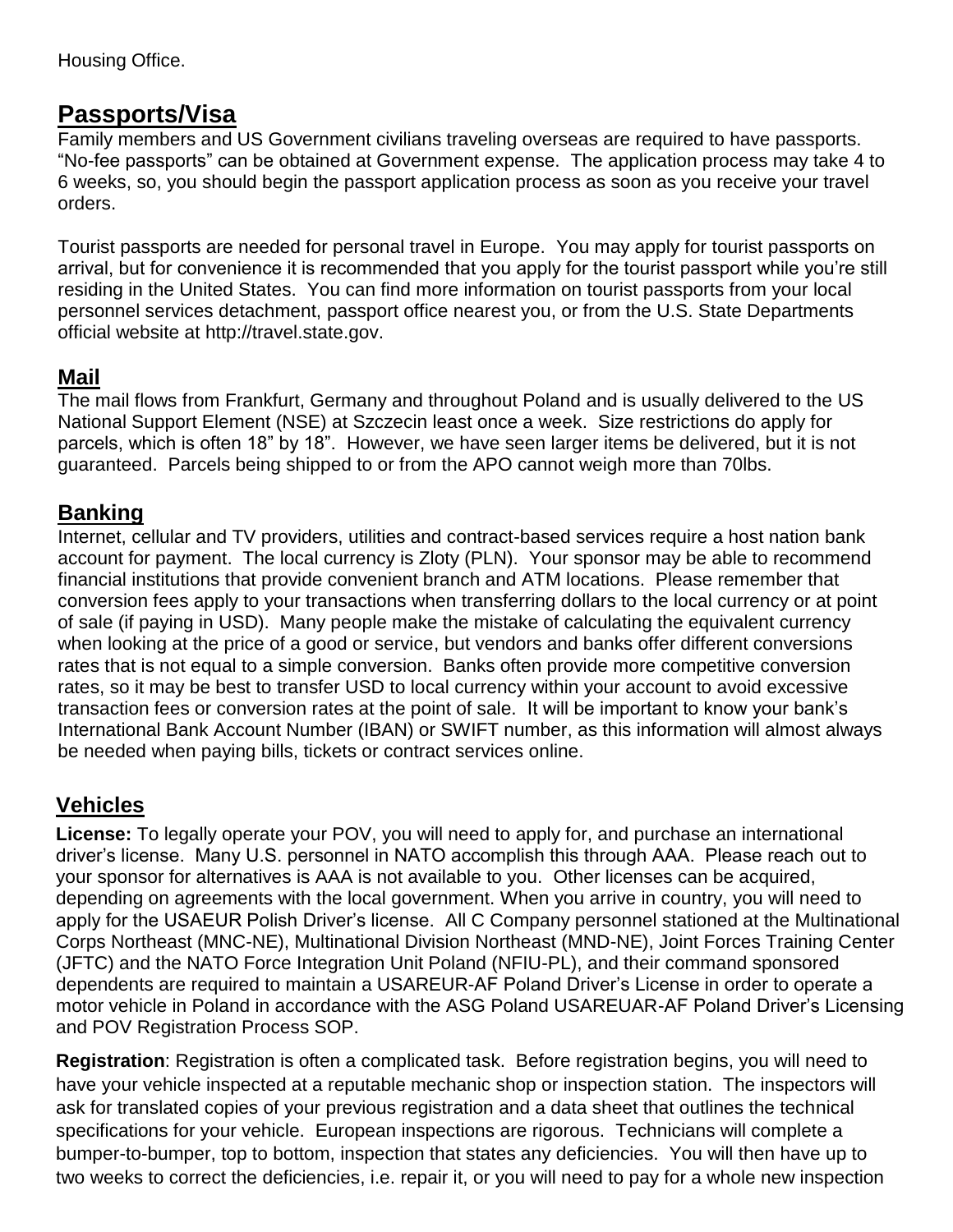at full-cost. Be prepared to pay for repairs or parts replacement if your vehicle is not new or wellmaintained. Once completed, you will need to have written permission from your finance company to register in your host nation (translated), a bill of sale (translated), previous registration, customs documents, local inspection and (in some cases) a drivers history from the past seven years (translated) for the insurance company. You will need assistance from a language specialist or local national to take your documents to the local DMV, pay the fees, and receive your temporary plates. After you are entered into the DMV database, permanent plates will be issued.

**Fuel**: There is a current agreement with the Polish government to waive Value Added Tax and Excise Tax from your fuel purchases. Fuel in Europe can cost up to three times the cost in the U.S. It is important to plan trips according to authorized fuel stations. In Poland, NATO personnel utilize ORLEN fuel stations. You will need to provide a deposit, in excess of \$500, and pay your fuel bill (as charged to your ORLEN card) once a month. Please speak with your sponsor about the forms and account numbers you will need to provide to set up your account.

# **Transportation**

The Transportation office located on USAG Bavaria – Grafenwoehr in Building 244. The arrival of Household Goods (HHG) will be coordinated through this office. Your sponsor will assist you in working with transportation personnel to ensure the location of delivery once you find a home. Once your housing contract is complete you can track your move at:<http://www.move.mil/> website. Upon notification of a shipment's arrival, you must schedule a delivery date and be at your quarters on that date to accept delivery. HHG shipments for newcomers to your location should not include Personally Owned Firearms (POF). Host nation law is to absolutely minimize the import of weapons. The need to have a weapon must be proven by the local authorities and there is no guarantee request will be approved. Newcomers will not have the option to store POFs in the unit arms room due to the limited available space or prohibition of POFs in your orders.

# **IT Support**

IT support is available at Szczecin. This service is found at the C Co HQ. The company will process NIPR account requests and provide a NIPR computers for your use via the common access kiosk. VPN access can also be requested from the C Co HQ if needed. Most of your emails will be on NATO provided unclassified or Secret servers.

# **Reassignments**

When a SM out-processes from C Co their main POC is the C Company HQs NSE in Szczecin, Poland. The Company coordinates issuance of PCS orders from the BN MPD/S1 at Mons, Belgium and coordinates all out-processing requirements such as transportation and housing with the USAGs in Ansbach and Grafenwoehr.

# **Clearance**

The NATO Secret, SF86 renewals, and other clearances are process by the AFNORTH Bn S2 through the NSE at C Co HQ in Szczecin. If fingerprints are required, the Service member must travel to Grafenwoehr on TDY.

# **Hand Receipts**

The property books are controlled by the Company Commander at C Co HQ, Szczecin, Poland.

# **UCMJ**

UCMJ Company Grade is held by the Company Commander at Szczecin Poland C Co HQ. UCMJ Field Grade is held by the AFNORTH Battalion Commander at Mons, Belgium. GCMCA is held by the 7<sup>th</sup> ATC at Grafenwoehr SCMCA for E1 through E7 will be held by the AFNORTH Battalion Commander at Mons, Belgium.